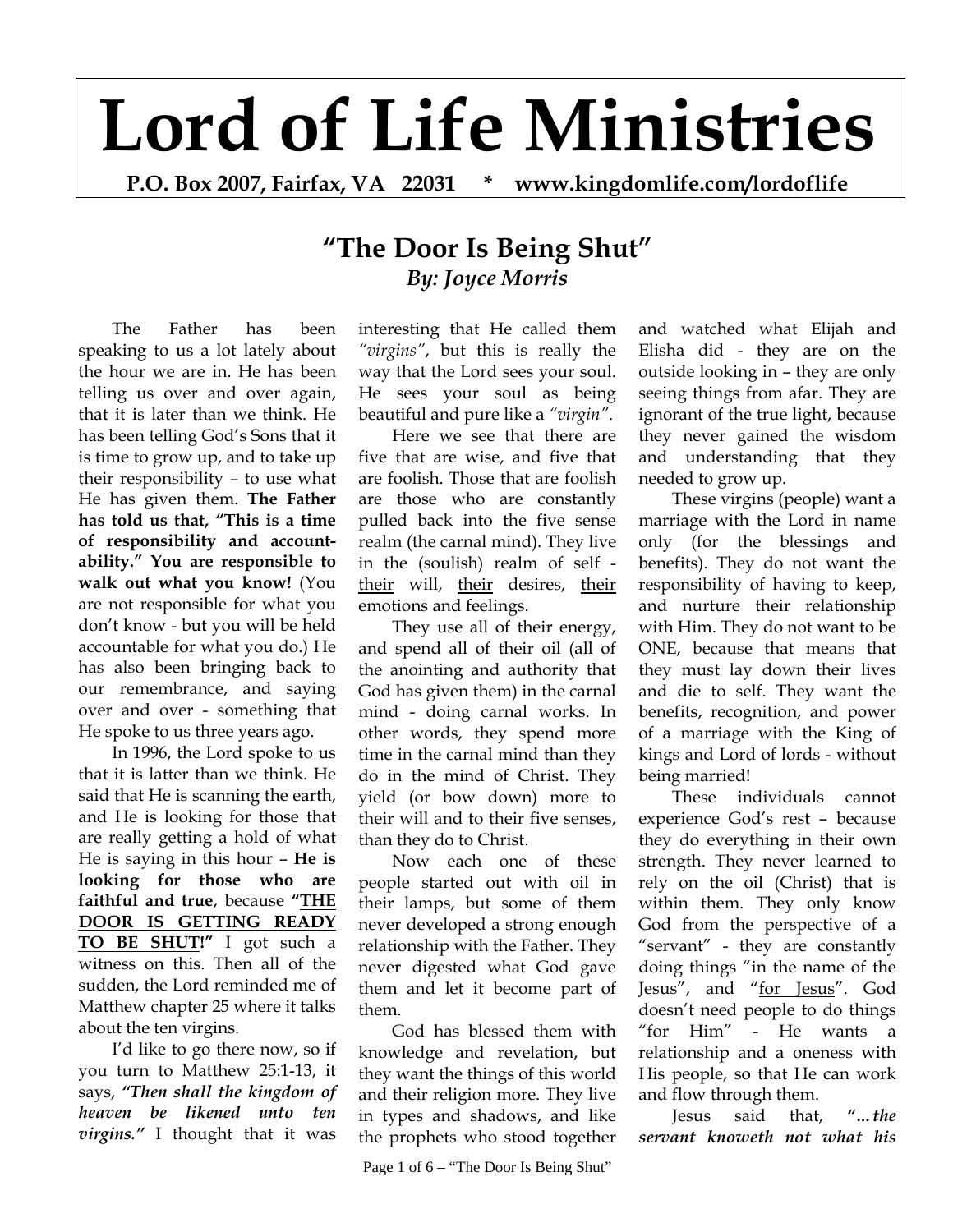*Lord doeth"* – they have not known Him as a friend. They have been so busy doing things "for God", that they have left their first love and don't even know it. They have not taken the time to know the heart of the one whom they say they serve. Do you understand what I am saying?

It says, *"Then shall the kingdom of heaven be likened unto ten virgins, which took their lamps, and went forth to meet the bridegroom. And five of them were wise, and five were foolish. They that were foolish took their lamps, and took no oil with them: But the wise took oil in their vessels with their lamps."*

The lamps represent something that must be kept trimmed - so that the oil (Christ) can flow through it. It is speaking of the mind.

Now the reason that the wise virgins are called *"wise"* - is because they don't just have oil in their lamps – they also use what God has given them. It isn't just something that they have stored away in their barn, or have hidden in the earth. It isn't just head knowledge to them. Yes, God has given them a lot of knowledge, wisdom and understanding, but they have also taken the time to digest it and let it become part of them. They have walked it out - and they are becoming it.

Now knowledge can also puff you up very quickly - but they are wise because they have allowed the Father to keep them humble.

These people are wise because they remain awake and alert. **They have allowed the Father to deal with every area of**  **their lives, and they have learned by experience to stay awake (Spiritually), watch, and be ready.** They do not keep falling asleep (going back into the carnal mind), and they are not ignorant (deaf and blind) to what the Father is saying and doing. They know who they are, and they remain alert (in the mind of Christ). **They have ears to hear what the Spirit is saying, and do only those things which please the Father. The reason that they have oil all the time, is because they keep their relationship with the Father daily.**

It says, *"While the bridegroom tarried, they all slumbered and slept."* Now it says that they **all** *"slumbered and slept"*. But the difference here is that, those who are wise are not asleep Spiritually, but they have entered into God's rest. They slept, or rested in the mind of Christ. They have ceased from their own labors, and they have kept their relationship with the Father.

Unfortunately, some of God's Sons (like the five foolish virgins) have fallen asleep – and more will fall asleep. They have gone back into the carnal mind, religion, and the world. They have forgotten who they are, and the positions to which they are called. Some have sold their birthright for the things of this world, for recognition, and for the acceptance of man.

Some of God's Sons have tried to build their own kingdoms (ministries, businesses, bank accounts, etc.). They have labored in vanity and ignorance, believing that all has been done "in the **name** of Jesus", and for the "glory of God" - when in reality, so much of what they have done, has been done in the name of "self".

They do not understand that in the "name" of Jesus, means: in the "nature" of Jesus – "in the mind of Christ". They have not let this mind be in them, which was also in Christ Jesus. Jesus came to do the will of His Father. He made Himself of no reputation - He humbled Himself. They have not allowed God to work His nature into them. They have not learned what it means to be faithful and true - and they have not walked out what they know.

They have not allowed the Father to deal with their lives and change their nature from that of the first man Adam which is of the earth, earthy (carnal) - to that of the second man Adam which *"is the Lord from heaven"* (the Christ - a life giving Spirit). They do not understand that the carnal mind cannot produce life/the nature of God – it can only produce death.

*"And at midnight there was a cry made, Behold, the bridegroom cometh; go ye out to meet him. Then all those virgins arose, and trimmed their lamps. And the foolish said unto the wise, Give us of your oil; for our lamps are gone out."* 

All ten HEARD the cry, arose in their minds (some in the mind of Christ, and some in their carnal minds/understanding) and went out to meet Him.

The five foolish arose from their slumber and heard the voice of the Lord as well, but because they had already spent their oil in the carnal mind, and had been Spiritually asleep – they missed it. They were shut out!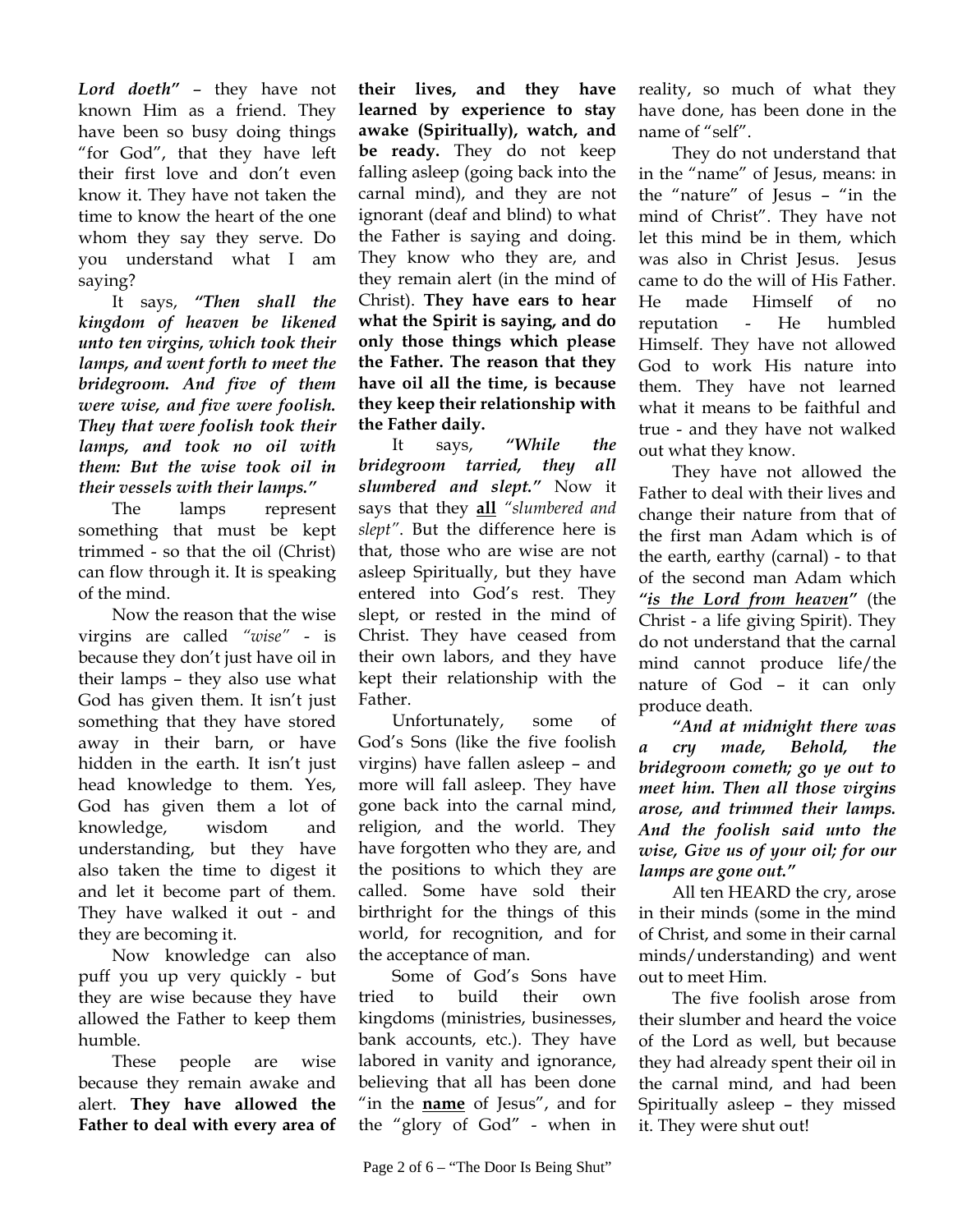All the revelations that they have been given are just stored away as head knowledge. They believe that they have more time (it is for some time still in the future). They want their religion, ministries, and churches more than a relationship with their Father. They want revelations and knowledge that tickles their ears, but they do not have ears to hear what the Spirit is really saying.

God brought them a Word that comes out of the Spirit to bring change – but they will not take it inside and let it become part of them. They want to see the signs and wonders – more than they want the Lord Himself. They want the gifts, more than the giver of the gifts. They want God to bless them, without ever having to grow up and be responsible. They have sat at God's table - then ran out and played church. Do you hear what I am saying?

So these five foolish virgins continue in their everyday religion, building their kingdoms "in the name of Jesus", praising and serving a god who is outside of themselves - rather than getting to know the One True God who lives within them. Because, as long as God is way out there, they don't have to change within – they don't have to grow up and be responsible with what they have been given. They are far to busy now. They believe that they still have more time.

But by the time the five foolish virgins finally "heard" (what the Spirit was saying), and "arose" out of their slumber (the carnal mind), and realized that the time is now - the door was closed.

It said, *"And the foolish said unto the wise, Give us of your oil; for our lamps have gone out. But the wise answered, saying, Not so; lest there be not enough for us and you: but go ye rather to them that sell, and buy for yourselves*.*"*

In other words, the five wise virgins told the five foolish virgins – We cannot carry you, and you cannot carry anyone else.

It is true that occasionally the Lord will bring certain individuals into our lives for a period of time, and you will have to carry (or support) them (however the Father leads you to) until they reach a certain point of maturity in God. You will have to minister to them, and get in the Spirit and allow God to work through you to release them in different areas of their life. But that individual still has to develop and experience THEIR OWN RELATIONSHIP with the Father. Nobody can do this for them – and nobody can do it for you.

Even though we are a corporate body, and we are to be one - each individual must still have their separate relationship with the Father. One of the problems with the body of Christ today, is that people are looking to the pastors, and to the ministers to carry them. People are not developing their own relationships with the Lord. They haven't grown up enough to where they will go within, and hear God's voice for themselves.

And many ministers are not pointing the people to God, as they should. Instead, they keep the people dependent on them.

They keep them as children, and never allow them to grow up. They point the people to themselves so that they can build their own kingdoms and reputations in the earth.

But a true shepherd is one that will always point you to the Father. This is what we do here. We point you to the Father, so that you can develop your own relationship with Him. We are here to encourage you, to teach you, and help you to understand that you are called to be Kings and Priests after the order of Melchisedec – and that you are to minister resurrection life from that eternal realm – which is the mind of Christ. You are to minister the mercy of God, from the throne of God to all creation. God wants His people to know who they are, and the purpose to which they are called – and that they have the ministry of reconciliation, both on this side and on that side – as well as knowing what that means. He wants you to know His divine plan and what He is doing now!

The bottom line is - God is requiring His Son's to mature, and grow up. This is the hour of maturity. It is the hour of walking and not just talking. Talk is cheap. And until some of God's Sons learn to yield to the Father, they are going to have to go through some hard things. The Father wants to deal with all areas of our lives. He is not just trimming branches, but He is dealing with the root of the problems.

God is searching for those that are faithful and true, and He is swallowing up their soul so the fullness of all that He is can be seen in the earth. He is looking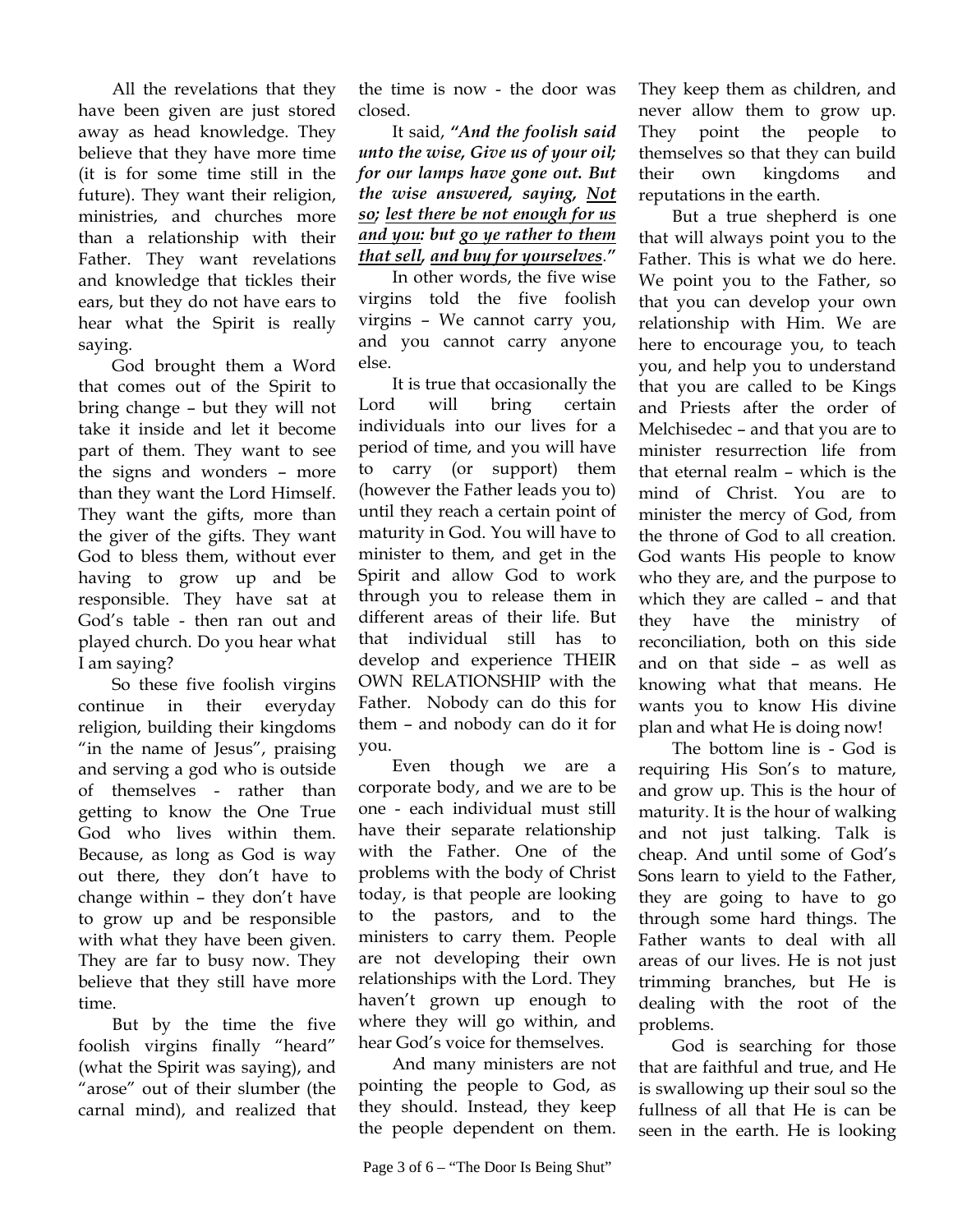for those who are willing to lay down their lives, and become obedient unto death - even the death of the cross (the death of self/the carnal mind). He is looking for those who know who they are in Him, and are willing to make themselves of no reputation, and take upon them "the form of a servant". He is looking for those that are responsible with what He has given them, so that He can make them ruler over much. He is looking for those that HE can exalt, and declare to the world, **"This is my Son in whom I am well pleased!"** Jesus said, "For many are called, but few are chosen."

 So the wise, do not just have a lot of wisdom and knowledge – they use it. They walk it out. It is part of them - it is who they are!

*"And while they* (the foolish virgins) *went to buy, the bridegroom came; and THEY THAT WERE READY WENT IN WITH HIM to the marriage: and THE DOOR was SHUT. Afterward came also the other virgins, saying, Lord, Lord, open to us. But he answered and said, Verily I say unto you, I KNOW YOU NOT."* 

You see, they didn't have that relationship with Him. They didn't know Him.

Do you know what "to know Him", means? It means to love Him. And He said, *"If you love me, keep my commandments.*" But in order to keep His commandments you have to walk out what you know. And you can only walk out what you know - if walk in the mind of Christ (walk in the Spirit). **And in order to walk in the mind of Christ, you need to deny self, keep your** 

## **relationship with the Father, and go within daily!**

The flesh (carnal mind) cannot keep His commandments. The flesh cannot please God. The flesh profits nothing. The flesh cannot enter into the Kingdom of God.

The five wise virgins are those who love Him; they developed a relationship with Him; and they were wise because they didn't stay in the five sense realm. **They had their oil - went within - and God shut the door.**

It says, *"Watch therefore, for ye know neither the day nor the hour wherein the Son of man cometh."*

In Matthew 24:36-37 Jesus said, *"But of the day and hour knoweth no man, no, not the angels of heaven, but my Father only. But as the days of Noah were, so shall the coming of the Son of man be."* You need to read the rest of this chapter for yourself. If you also turn to Genesis chapter 7 – you will see that it was the Lord that shut Noah in. It was God Himself that closed the door.

There is a responsibility that goes along with hearing the Word of the Lord. You are sitting before the throne of God, and the Word is going forth so that you will not be ignorant of God's plan, or His desires. We are responsible to walk in what we know and understand.

Jesus said in John 15:14-16, *"Ye are my friends, if ye DO*  (take action upon, put in motion, obey, walk out, perform, produce, become) *whatsoever I command you. Henceforth I call you not servants; for the servant knoweth not what his lord doeth: but I have called you FRIENDS; for ALL THINGS THAT I HAVE* 

Page 4 of  $6 -$  "The Door Is Being Shut"

## *HEARD OF MY FATHER I HAVE*

(past tense) *MADE KNOWN UNTO YOU. Ye have not chosen me, but I have chosen you, and ordained you, that ye should go and bring forth fruit* (produce life – the nature of God)*, and that your fruit should remain: that whatsoever ye shall ask of the Father in my name* (in my nature – in the mind of Christ)*, he may give it you."* When you come into this place in the mind of Christ - it is God talking to God. It is the Christ within you talking to the Father – and not one of His Words will fall to the ground or return void. The flesh profits nothing. With all that the Father has given to us, we cannot say that we didn't know.

To go along with what the Lord has been saying - if you turn to Luke 13:24-28 it speaks again, about the door being shut. They knock at the door saying open unto us - and He says I don't know you.

It says, *"Strive to enter in at the strait gate: for MANY, I say unto you, WILL SEEK TO ENTER IN, AND SHALL NOT BE ABLE. When once THE MASTER OF THE HOUSE IS RISEN UP, and HATH SHUT THE DOOR, and ye begin to stand* (they waited to long) *without* (outside/in the carnal mind)*, and to knock at the door, saying, Lord, Lord, open unto us; and he shall answer and say unto you, I KNOW YOU NOT whence ye are:"* He was saying, I know you not "from where you are" (they were in the carnal mind). He doesn't recognize the flesh/carnal mind.

Jesus said that you have to enter in at the strait (or narrow) gate. He said, that many will seek to enter and will not be able. So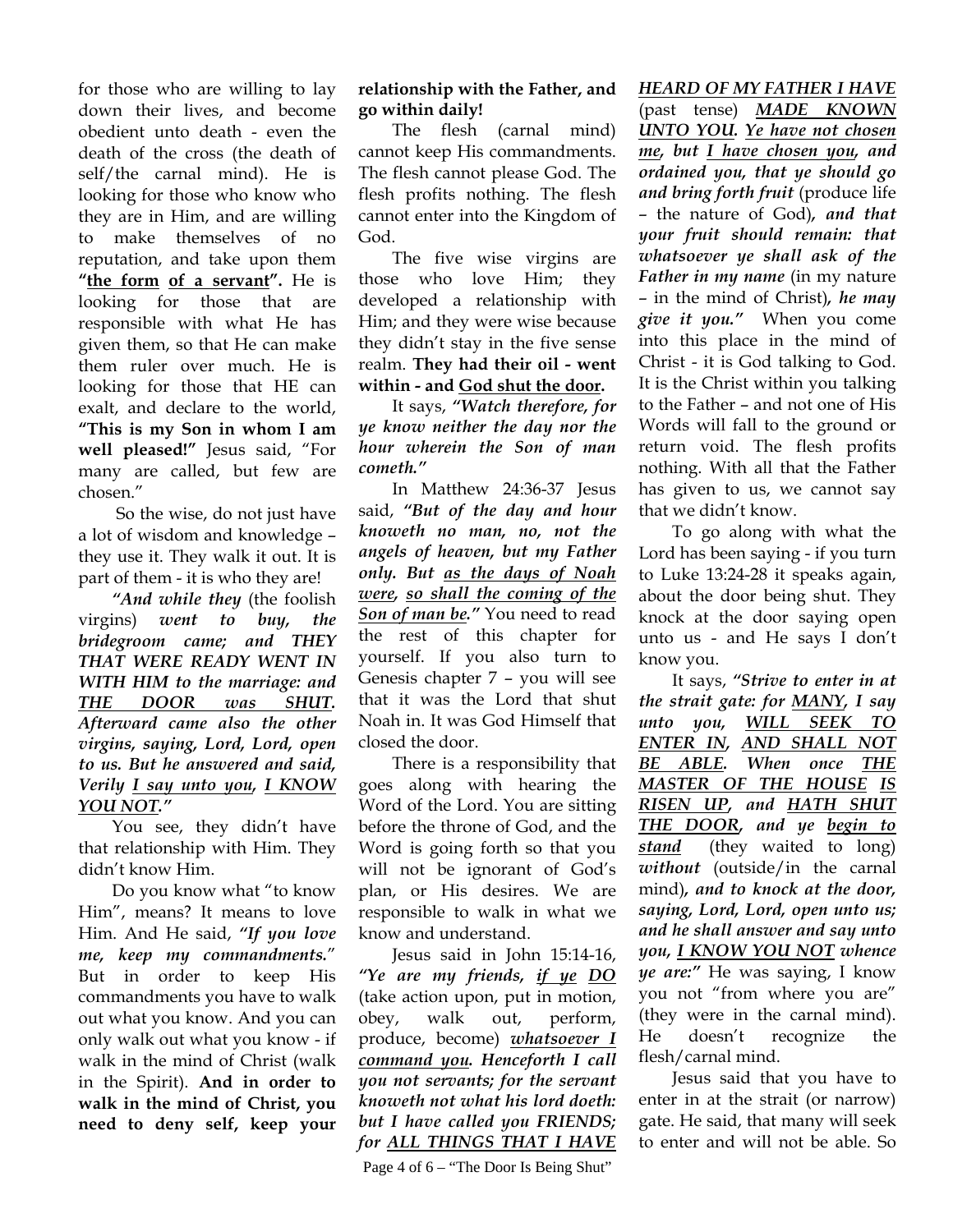the narrow gate is the narrow path. He said that many are on the broad path that leads to destruction.

*"Then shall ye begin to say, We have eaten and drunk in thy presence, and thou hast taught in our streets. But I shall say, I tell you, I KNOW YOU NOT whence ye are; depart from me, all ye workers of iniquity* (sin/death/ the carnal mind)*. There shall be weeping and gnashing of teeth, WHEN YE SHALL SEE Abraham, and Isaac, and Jacob, and all the prophets IN THE KINGDOM OF GOD, and yourselves thrust out."* 

In other words, these people (and many of God's Sons) are going see God's Sons (who are faithful and true) enter into the fullness of God. They will see the manifestation of the Sons of God take place. They will witness the first resurrection ("Blessed and holy is he that hath part in the first resurrection"), and the redemption of their bodies - but they won't be able to partake of it themselves. *"For many are called but few are chosen."*

The weeping and gnashing of teeth, is the hell that these people will experience in their minds when they realize what they gave up. They knew about it, were called to it, but missed it for the reasons we talked about earlier.

Then the Lord took me back to Matthew 25:13, where it says, *"Watch therefore, for ye know neither the day nor the hour wherein the Son of man cometh."*

Well, we don't know the day, and we don't know the hour, but we do know something. In Luke 21:25-28 it says, *"And THERE SHALL BE SIGNS IN THE SUN, and in the moon, and in the stars; and upon the earth distress of* 

*nations,"* Is this not happening even now? *"…with perplexity;"*  People all over the world are confused and do not know which way to turn. *"…the sea and the waves roaring;"* It is speaking here of humanity and man's minds being tossed to and fro in a sea of emotions and thoughts. Their soul is roaring – they are crying out in fear, doubt, and anger. *"Men's hearts failing them for fear, and for looking after those things which are coming on the earth:"* People's eyes are focussed on the things of this world, and the events that are going on around them. They live in fear. They feel overwhelmed and see no hope for the future. They don't understand that God is bringing an end to the flesh man (the carnal mind), and that He is issuing in, and establishing the Kingdom of God – which is the mind of Christ. *"…for the powers of heaven shall be shaken."* The Father has been working through His Sons to shake the powers of heaven, for more than ten years already. He is shaking the heavens and the earth.

*"And THEN SHALL THEY SEE THE SON OF MAN COMING IN A CLOUD* (you are this cloud - it is also speaking of the cloud of witnesses) *with great power and great glory. And WHEN THESE THINGS BEGIN TO COME TO PASS, then LOOK UP, and lift up your heads; FOR YOUR REDEMPTION DRAWETH NIGH."*

It said, **when these things BEGIN to come to pass, look up, for your redemption draweth nigh. Well we are into it already, and have been for some time. All of these signs have already been fulfilled. Do not take these** 

Page 5 of  $6 -$  "The Door Is Being Shut"

### **things lightly. It is talking about the redemption of your body!**

Jesus said in Luke 21:25, that there would be signs in the sun, and the moon, and in the stars. God has already put His sign in the sun. In 1993 we did a newsletter on this, called "Ozone". If you have it - you need to read it again. If you don't have it – you need to get it, because there is a lot in it, and you need to understand what God is saying. I can only touch on it here.

Basically, the Father said that the hole in the ozone layer is a sign and a message to the entire world. Every nation is aware of what is happening with the ozone. All creation is aware of it. All creation is experiencing the affects of it. God has their attention, but they don't have ears to hear what the Spirit is saying.

Another sign in the stars, was the comet Hale-Bopp in 1998. This comet was seen and photographed by more people than any other comet in history. It was both larger and brighter than Halley's comet. This comet appeared in both the morning and evening sky – signifying that all creation will see the manifestation of the Sons of God, and there shall be no more night. This comet also had two tales – one blue (signifying the power and anointing of God), and the other white (signifying, the righteousness and pureness of God).

And on August 11, 1999, there was a total eclipse of the sun, which was visible over most of Europe - from England to India. At the time of this eclipse, there was also an alignment of